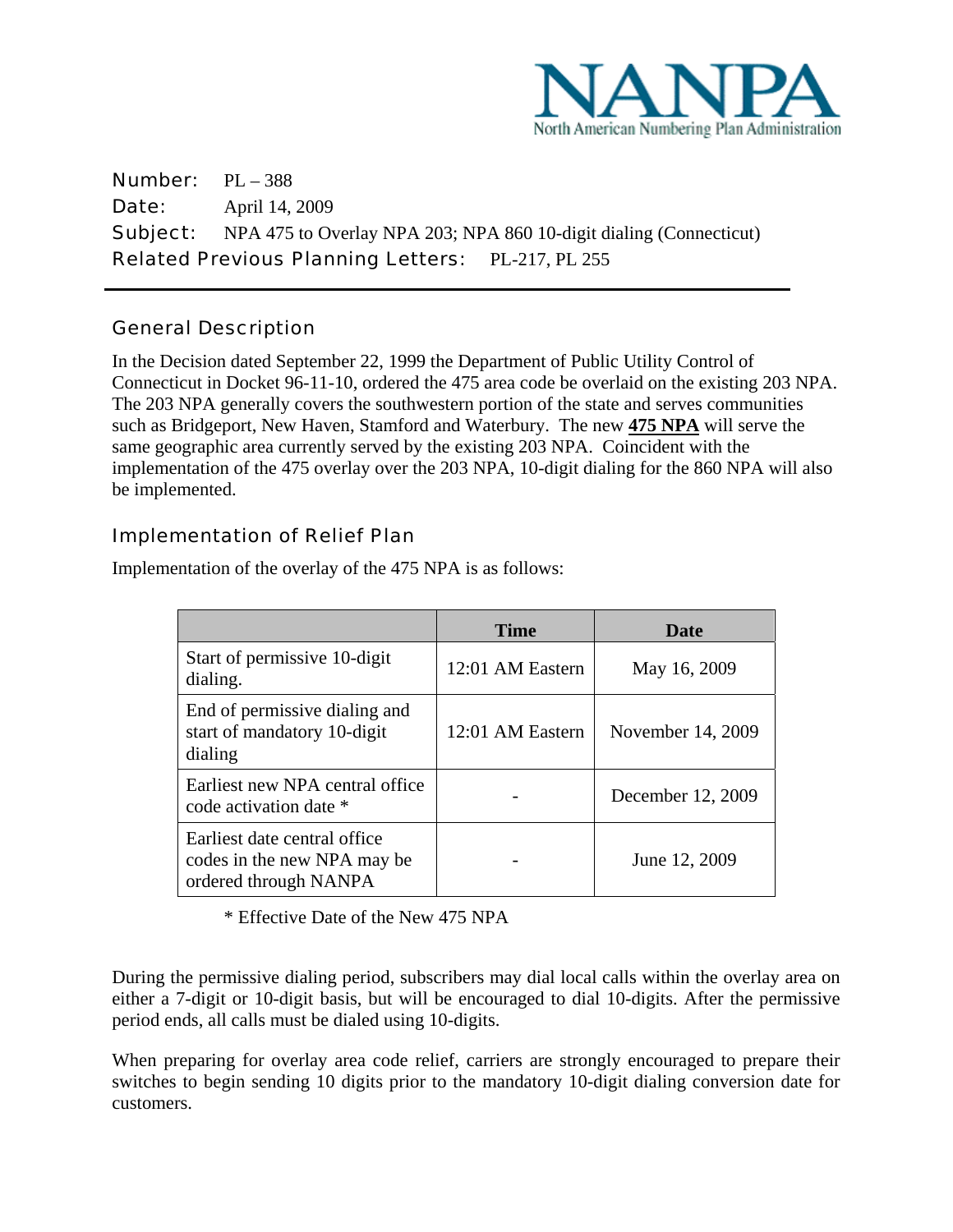## Central Office Code Listings and NPA Map

A rate center map of the 203/475 NPA overlay is attached. Since NXX information may change over time, please consult the NANPA website at www.nanpa.com , the Local Exchange Routing Guide (LERG) or the NXX Activity Guide (NNAG) for updated information. Information in the LERG and NNAG is available by license contract from Telcordia Routing Administration (TRA), at 732-699-6700.

## Dialing Plan

Coincident with the introduction of statewide mandatory 10-digit dialing, the dialing plan for the 203, 475 and 860 NPAs will be as follows:

| Type of call                                                  | Call terminating in | Dialing plan                          |  |
|---------------------------------------------------------------|---------------------|---------------------------------------|--|
| Local calls                                                   | Home NPA (HNPA) or  | *10-digits (NPA-NXX-XXXX)             |  |
|                                                               | Foreign NPA (FNPA)  |                                       |  |
| Toll call                                                     | <b>HNPA or FNPA</b> | $1 + 10$ -digits $(1 + NPA-NXX-XXXX)$ |  |
| <b>Operator Services</b><br>Credit card, collect, third party | <b>HNPA or FNPA</b> | $0 + 10$ -digits $(0 + NPA-NXX-XXXX)$ |  |

\*1+10 digit permissible at service provider discretion

### Network Testing

All international and domestic carriers should ensure that the 475 NPA has been activated throughout their networks prior to December 12, 2009. The test number to verify the routing to the new NPA will be in service beginning September 12, 2009 through January 12, 2010. The test number to verify the routing to the 475 NPA is: 475-288-0288. A recorded announcement will indicate that the test call has been successfully completed.

## General Information

The information in this planning letter reflects detailed information about NPA relief activities. The information has been derived from commission orders and from industry implementation decisions. The implementation of the plan described in this letter is the responsibility of individual service providers, and NANPA does not guarantee that the activities and plans will occur exactly as described herein.

## Contact Information

General questions regarding the relief of the 203 NPA should be directed to Wayne Milby, Senior NPA Relief Planner NANPA, on 804-795-5919. Questions of a technical nature should be directed to the NPA coordinator of the appropriate service provider.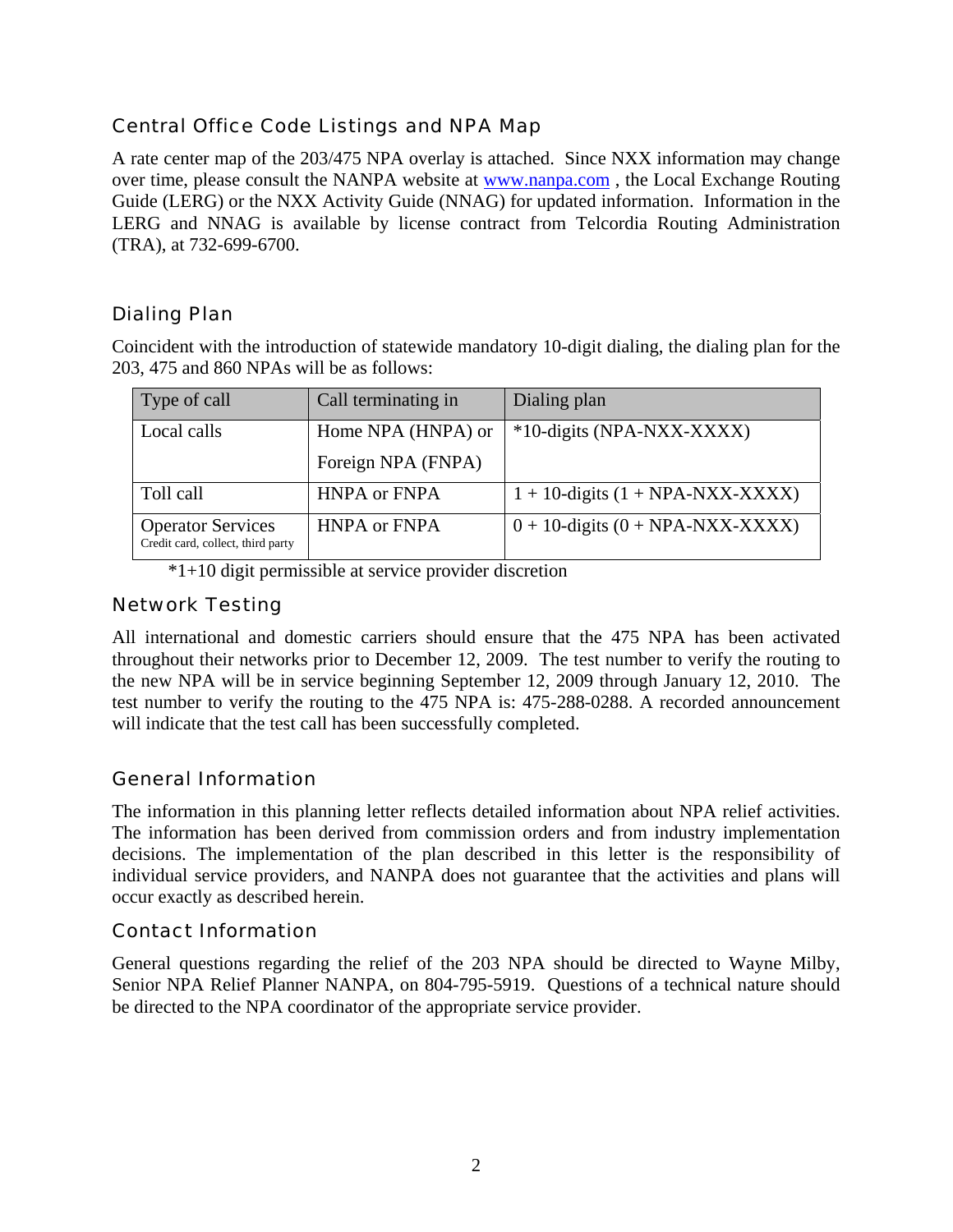Attached is a list of company and contact information that is provided to assist in the implementation of the relief plan described herein. Because this information is subject to change, NANPA cannot guarantee the completeness or the accuracy of the attached list.

# **NPA RELIEF**

#### **PROJECT COORDINATORS**

| <b>NAME</b>          | <b>COMPANY</b>               | <b>TELEPHONE</b> | <b>EMAIL ID</b>                      |
|----------------------|------------------------------|------------------|--------------------------------------|
| Lynn Goodroe         | <b>American Messaging</b>    | 214-222-6427     | Lynn.goodroe@americanmessaging.net   |
| Eric Dobrowansky     | <b>Aquis Communications</b>  | 732-410-5626     | edobrowansky@aguiscommunications.com |
| George Guerra        | AT&T                         | 408-493-8507     | Gg2395@att.com                       |
| Ken Hartman          | AT&T                         | 404-927-8670     | Kh0376@att.com                       |
| <b>Terry Elison</b>  | <b>AT&amp;T Mobility</b>     | 610-266-4807     | Te3638@att.com                       |
| Casey                | Bandwidth.com                | 847-903-7849     | caseyw@bandwidth.com                 |
| Wojciechowski        |                              |                  |                                      |
| James Joyce          | <b>Broadview Networks</b>    | 610-755-4059     | jjoyce@broadviewnetworks.com         |
| Sal Spagnola         | Cablevision Lightpath        | 516-803-6267     | sspagnol@optimumlightpath.com        |
| <b>Holly Kuester</b> | <b>Charter Comm</b>          | 314-288-3353     | Holly.kuester@chartercom.com         |
| Kimberly Swenson     | Comcast                      | 720-267-8287     | Kimberly swenson@cable.comcast.com   |
| Sandra Jones         | <b>COX Communications</b>    | 404-269-7722     | Sandra.Jones@cox.com                 |
| Diane Peters         | <b>Global Crossing</b>       | 585-255-1425     | Diane.peters@globalcrossing.com      |
| Janet Lima           | <b>Global NAPs</b>           | 617-507-5161     | janet@wn.net                         |
| Kathy Michaud        | Level 3 Communications       | 720-888-2392     | Kathy.michaud@level3.com             |
| Jennifer Pyn         | MetroPCS                     | 214-570-4897     | jpyn@metropcs.com                    |
| (Primary Contact)    |                              |                  |                                      |
| Mohammed Tambra      | <b>MetroPCS</b>              | 914-593-8594     | mtambra@metropcs.com                 |
| Shannon Suppa        | <b>One Communications</b>    | 585-530-2849     | Ssuppa@onecommunications.com         |
| Ed Webber            | <b>PAETEC Communications</b> | 585-340-2854     | ewebber@paetec.com                   |
| Dan Meldazis         | Peerless Network             | 312-506-0933     | dmeldazis@peerlessnetwork.com        |
| Jeff Chiaravalle     | <b>Pocket Communications</b> | 413-486-1555     | jchiaravalle@pocket.com              |
| Dana Brinnich        | <b>Owest Communications</b>  | 303-707-6810     | Dana.Brinnich@qwest.com              |
| (Primary Contact)    | Corporation (QCC)            |                  |                                      |
| <b>Bruce Bennett</b> | <b>Qwest Communications</b>  | 303-707-7013     | Bruce.Bennett@qwest.com              |
| (Secondary Contact)  | Corporation (QCC)            |                  |                                      |
| Shaunna Forshee      | <b>Sprint Nextel</b>         | 913-762-4237     | Shaunna.l.forshee@sprint.com         |
| Natalie McNamer      | T-Mobile                     | 630-960-8155     | Natalie.mcnamer@t-mobile.com         |
| Craig Wilkins        | <b>USA</b> Mobility Wireless | 972-801-0207     | Craig.wilkins@usamobility.com        |
| Yun Lee              | Verizon                      | 516-832-2691     | Yun.j.lee@verizon.com                |
| Debra Gooden         | <b>Verizon Business</b>      | 972-729-6855     | Debra.gooden@verizonbusiness.com     |
| Louie DeCarlo        | <b>Verizon Business</b>      | 415-228-2133     | Louie.decarlo@verizonbusiness.com    |
| Gwen Zahn            | Verizon Wireless             | 412-496-6228     | Gwen.zahn@verizonwireless.com        |
| Amy Freund           | <b>YMAX Communications</b>   | 215-538-7066     | Amy.freund@ymaxcorp.com              |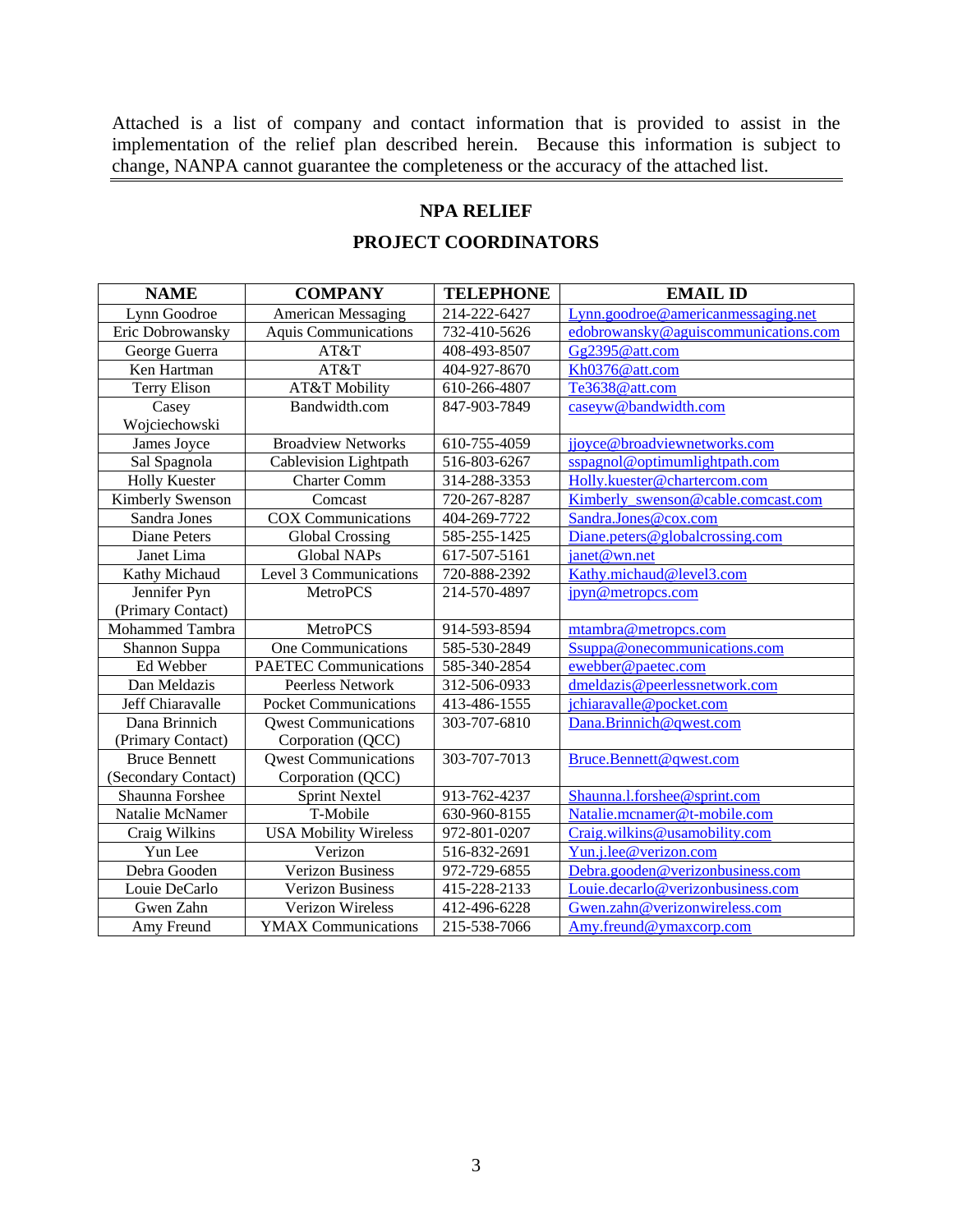